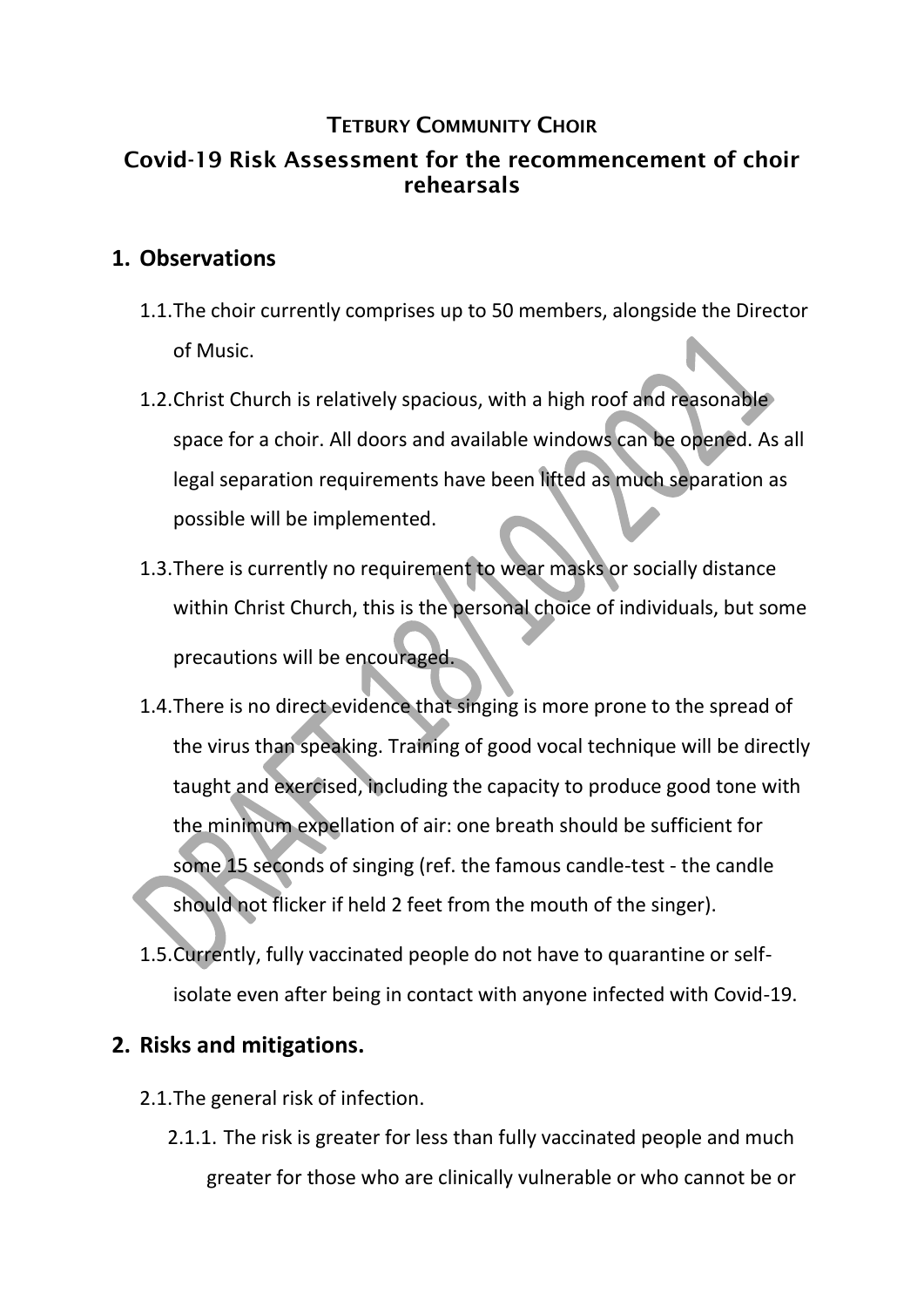have not been vaccinated. It is believed that the large majority of TCC members will have been fully vaccinated, and the following assessments are made for these people. It is the responsibility of individual choir members to assess their personal risk level and act according to their assessment of their own risk.

- 2.2.Infection by physical association on arrival and departure
	- 2.2.1. Choir members should, if possible, take a lateral flow test for Covid-19 within 48 hours of a choir practice. Test kits and instructions are available free from local pharmacies. If you do this and receive a positive result, do not attend choir practice.
	- 2.2.2. Choir members are asked to sanitise their hands on entering Christ Church.
	- 2.2.3. Choir members are asked to wear facemasks, where at all possible, on entering and leaving the church and maintain social distancing from the exterior door to their seat.
	- 2.2.4. Choir members should avoid socialising before, after and during the choir practice whilst inside Christ Church and leave the building promptly.

2.3.Infection during rehearsal

- 2.3.1. Choir members will be seated as far apart as is possible and, when standing, will stand in front of their respective chairs.
- 2.3.2. Distances between rows will be maximised.
- 2.3.3. Singers should avoid turning or looking towards neighbours when singing.
- 2.3.4. Singers may wear masks when singing.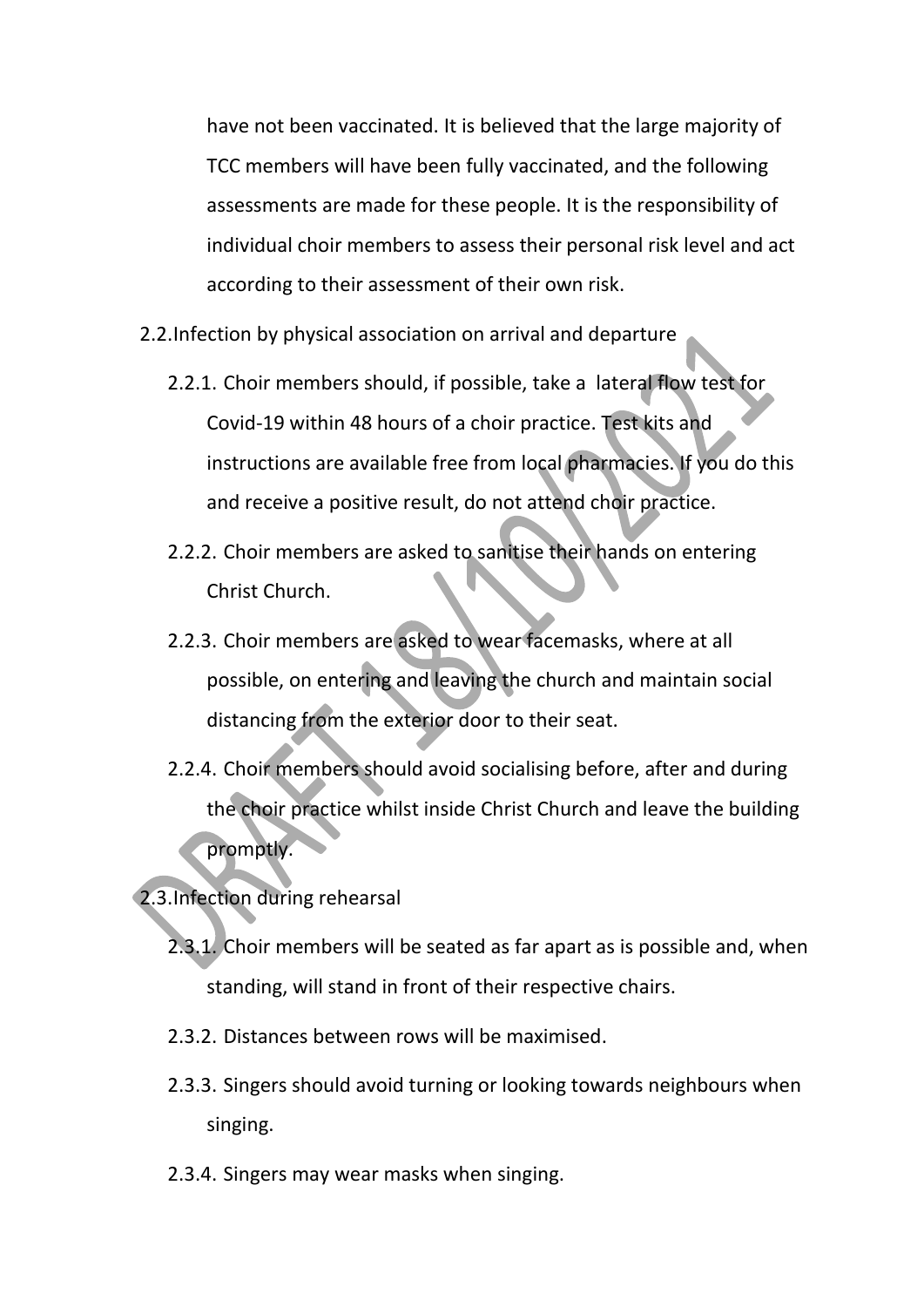- 2.3.5. Masks may be worn during distribution of music and breaks between singing.
- 2.3.6. Choir members should not share copies of music. Wherever possible, only the respective member will handle his/her copies and bring them to practices and store them between practices.
- 2.3.7. Members may bring their own water-bottles for use during the practice, which should not be shared. No refreshments will be provided for any breaks during the practices.
- 2.3.8. The kitchen will not be used.
- 2.3.9. Toilets are available, but masks should be worn.
- 2.4.(Lack of) Ventilation
	- 2.4.1.1. For rehearsals the internal doors will be left open.
	- 2.4.1.2. The external doors and windows will be open.

### 2.5.Illness

- 2.5.1. Any member feeling unwell before a practice should not attend that practice.
- 2.5.2. Anyone feeling unwell during a practice should immediately leave the practice.
- 2.5.3. Anyone who has tested positive for Covid-19 should not attend any practices until they are clear of Covid.

# **3. Personal Responsibility**

3.1.It is understood that choir members sing in the choir at their own risk. They are each asked to agree to and carefully use the procedures outlined above.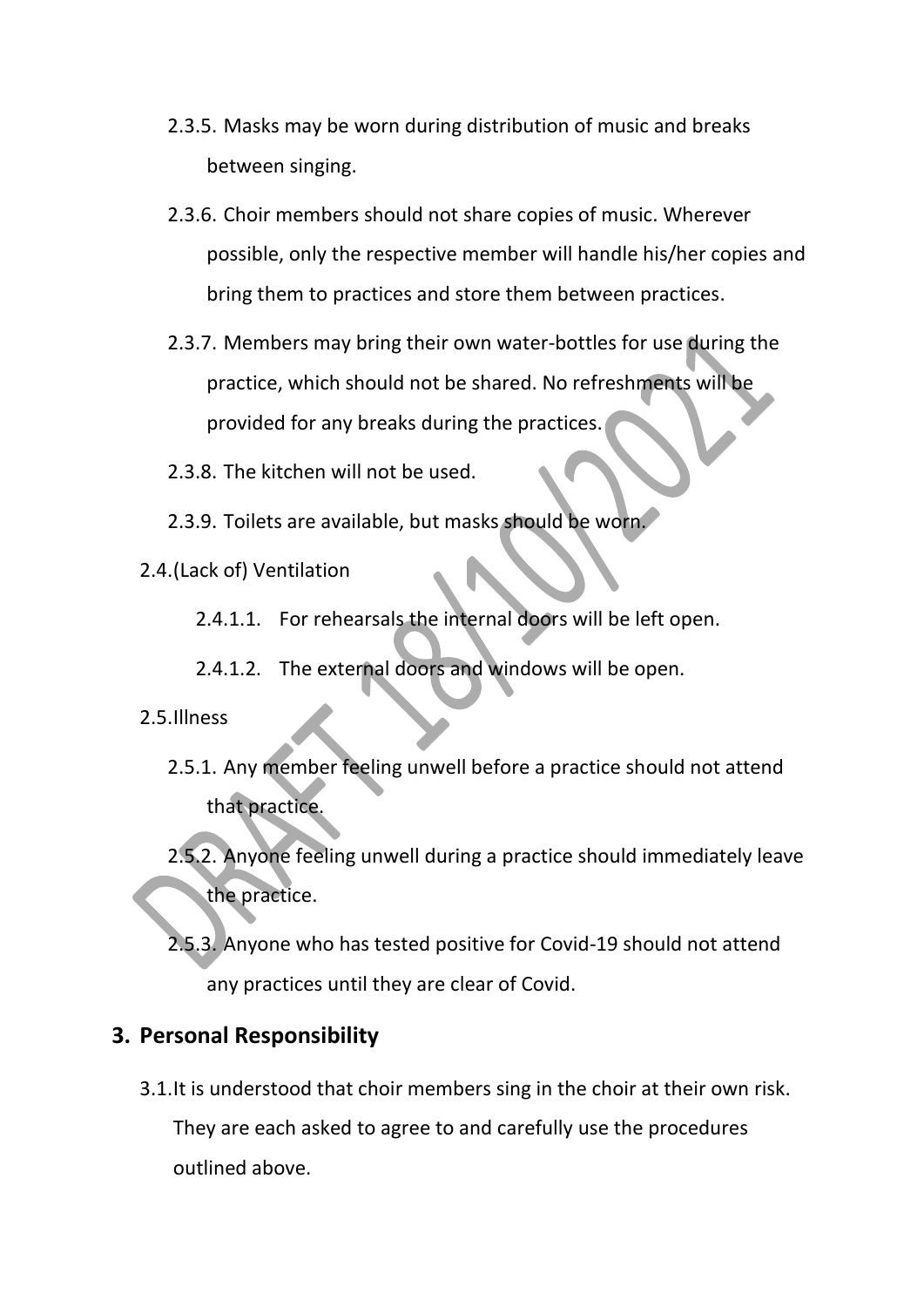3.2.Choir members agree that the TCC cannot be held liable in the event of their catching Corvid-19